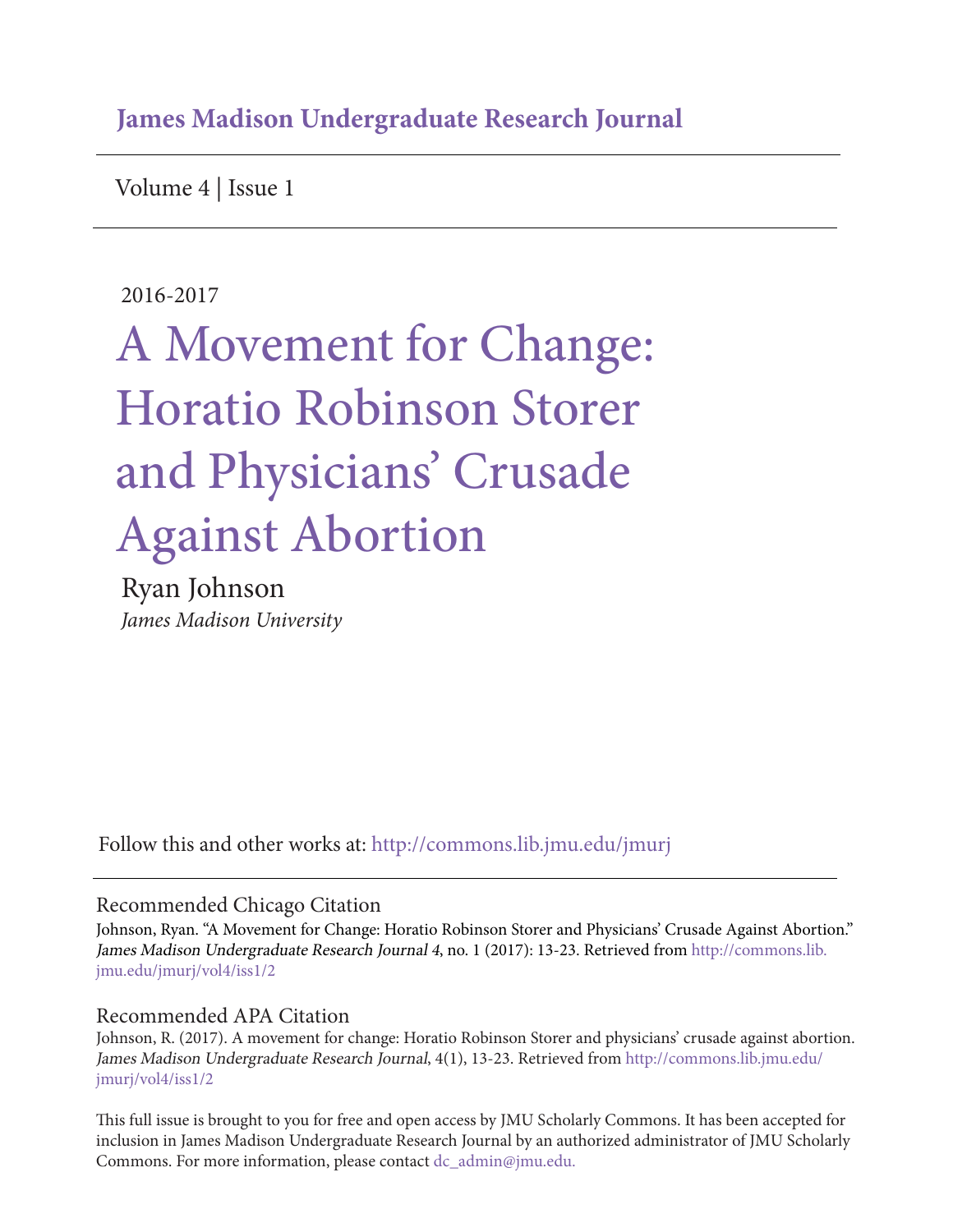JMURJ



ABSTRACT Abortion has not always been a controversial topic in American politics. The modern  $\blacktriangleright$ debate can be traced back to physicians' crusade against abortion in the second half of the 19th century, led by Harvard-educated and New England-based Horatio Robinson Storer. Storer launched the crusade in 1857, in part to criminalize abortion and in part to bring respect to the medical field in a time when doctors were not highly esteemed. This paper surveys Storer's publications and correspondence and analyzes the motives and results of Storer's campaign.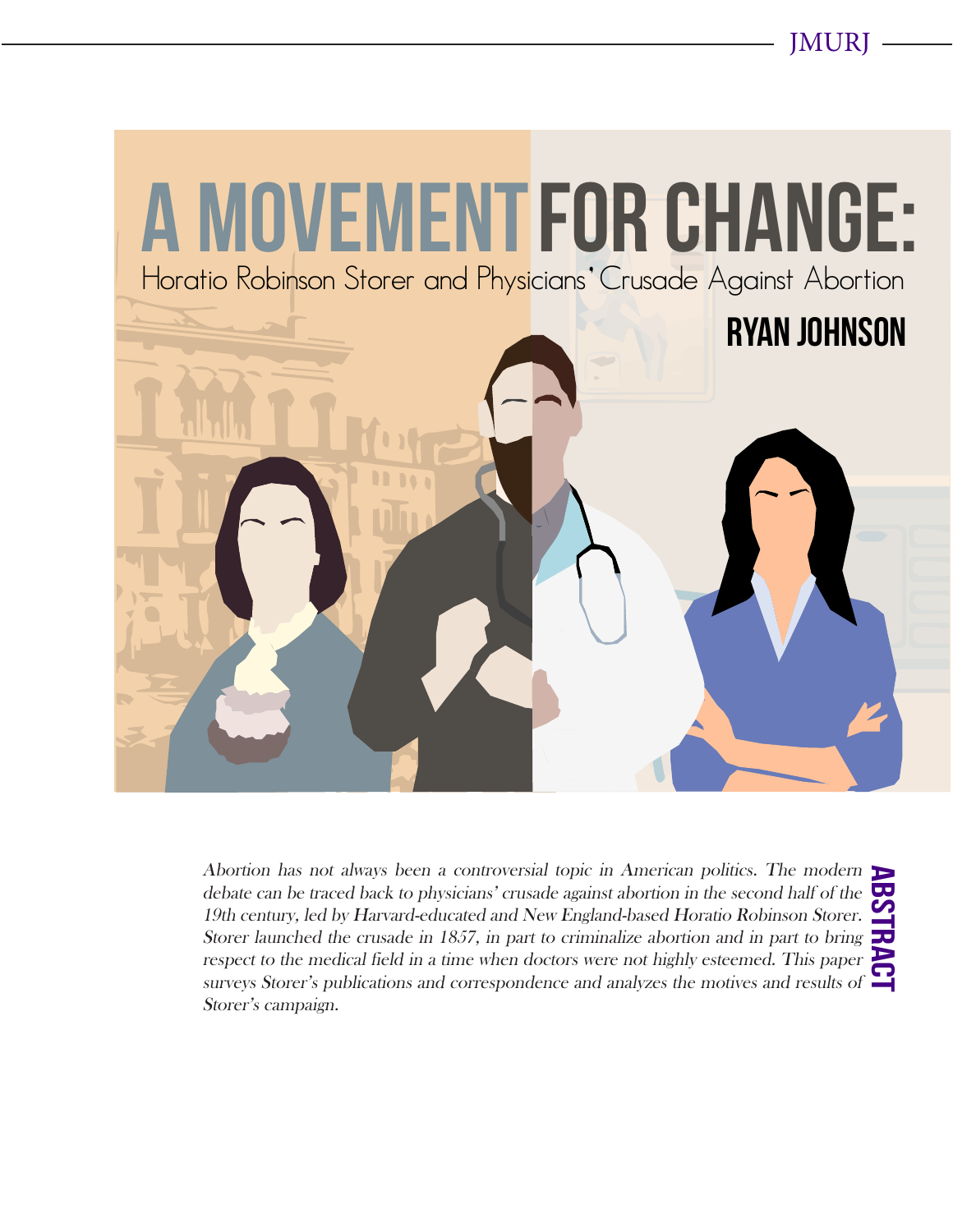The issue of abortion on the eve of the Civil War<br>was one of the most contentious topics in the<br>United States. Abortion was legal with virtually no<br>restrictions for much of the 19th century however by was one of the most contentious topics in the United States. Abortion was legal with virtually no restrictions for much of the 19th century; however, by 1900, abortion was a criminal offense almost everywhere in the U.S. Such a drastic shift in national policy was not a sudden occurrence, but the result of a long campaign by physicians to denounce the practice of abortion. At the helm of the physicians' crusade was a Boston doctor named Horatio Robinson Storer, a graduate of the Harvard Medical School and a specialist in obstetrics and gynecology. In 1857, Storer publicly launched what became one of the most successful public policy crusades in American history, as it led to the creation of anti-abortion statutes in every state.<sup>1</sup>

Abortion is the intentional early termination of a pregnancy by removal of the fetus. In the early 19th century, and for many centuries before that, abortion was an accepted practice and a private issue that the government did not regulate in the U.S. A majority of the American public did not consider abortion to be immoral, and the practice was often viewed as helpful to a woman because it was a way of avoiding the public humiliation of giving birth to a child out of wedlock.

Furthermore, a doctor-induced abortion was considered a safe procedure with minimal risks to the mother's health. It was also considered acceptable to obtain an abortion any time before "quickening" occurred, which refers to the fetus's first movements in the womb that the mother could physically feel.2 Similarly to contemporary arguments, women believed that abortion was a personal decision that should be made by women and women only. There were no criminal statutes in place to prevent a woman from receiving an abortion before quickening, and restrictions only applied after it occurred.<sup>3</sup>

A doctor-induced abortion was considered a safe procedure with minimal risks to the mother's health.

While abortion was an acceptable practice in the U.S. during the 19th century, it was often difficult to diagnose a pregnancy and abortion techniques were sometimes performed on women who were not actually pregnant. Because there were no foolproof methods to test for pregnancy, a woman often had to wait until she could feel the fetus move to confirm that she was pregnant, which is why such emphasis was placed on quickening.

Physicians and medical professionals believed that conception occurred because a woman's menstruation was blocked and, if left untreated, a blocked menstrual cycle could wreak physical harm on a woman's body.4 Therefore, it was imperative that a woman's natural cycle be restored. Because understanding of conception and pregnancy was so limited, physicians would sometimes even cut a woman on a part of her body to try and start the menstrual cycle.<sup>5</sup> Also, it was not uncommon for a woman to seek a physician to relieve a stopped menses, which would result in a procedure that would abort the fetus.

<sup>1</sup> To understand the anti-abortion movement in the U.S., one must first understand what abortion is. In order to do this, see Rita J. Simon, Abortion: Statutes, Policies, and Public Attitudes the World Over (Westport, CT; Praeger, 1998). To understand general abortion policy in the U.S., see Simone M. Caron, Who Chooses?: American Reproductive History Since 1830 (Gainesville: University Press of Florida, 2008); Andrea Tone, Controlling Reproduction: An American History (Wilmington, DE: SR Books, 1997); Rosemary Nossiff, Before Roe: Abortion Policy in the States (Philadelphia, PA: Temple University Press, 2001); and Leslie J. Reagan, When Abortion Was a Crime: Women, Medicine, and Law in the United States, 1867-1973 (Berkeley: University of California Press, 1997). For information about the status of physicians in U.S. in the 19th century, see William G. Rothstein, American Physicians in the Nineteenth Century: From Sects to Science (Baltimore, MD: The Johns Hopkins University Press, 1972); and Richard Harrison Shryock, Medicine in America: Historical Essays (Baltimore, MD: The Johns Hopkins Press, 1966). For more information about the physicians' crusade against abortion, see James C. Mohr, Abortion in America: The Origins and Evolution of National Policy, 1800- <sup>1900</sup> (New York: Oxford University Press, 1979). Also, see Frederick N. Dyer, The Physicians' Crusade against Abortion (Sagamore Beach, MA: Science History Publications, 2005). Both Mohr and Dyer's books are two of the best studies of the physicians' crusade. Information about Storer can be found in Frederick N. Dyer, Champion of Women and the Unborn: Horatio Robinson Storer, M.D. (Canton, MA: Science History Publications, 1999). Finally, there are many primary sources that show the attitudes of physicians at the time, such as Horatio Storer, Why Not? A Book for Every Woman (Boston, MA: Lee and Shepard, 1866); and Horatio Storer, Is It I? A Book for Every Man (Boston, MA: Lee and Shepard, 1868).

<sup>2 &</sup>quot;Quickening" usually occurred around the 4th month of pregnancy. Great emphasis was placed on the fetus' first movements as society did not believe the fetus was a human until after quickening (including the Catholic Church). The term "abortion" was originally used to refer to pregnancy terminations that occurred after quickening.

<sup>3</sup> Established in 1803, British common law stated that abortion was illegal after quickening; Mohr, Abortion in America, 3, 16, 18; Caron, Who Chooses?, 3; Simon, Statutes, Policies, and Public Attitudes, 1; Rosalind Petchesky, Abortion and Woman's Choice: The State, Sexuality, and Reproductive Freedom (Boston: Northeastern University Press, 1990), 68-69.

<sup>4</sup> Physicians believed that a woman's menstruation cycle could be interrupted by factors such as diet and weather patterns.

<sup>5 19</sup>th-century physicians believed that letting blood from any part of the body would flush the womb in the same way that a woman's menstrual cycle would.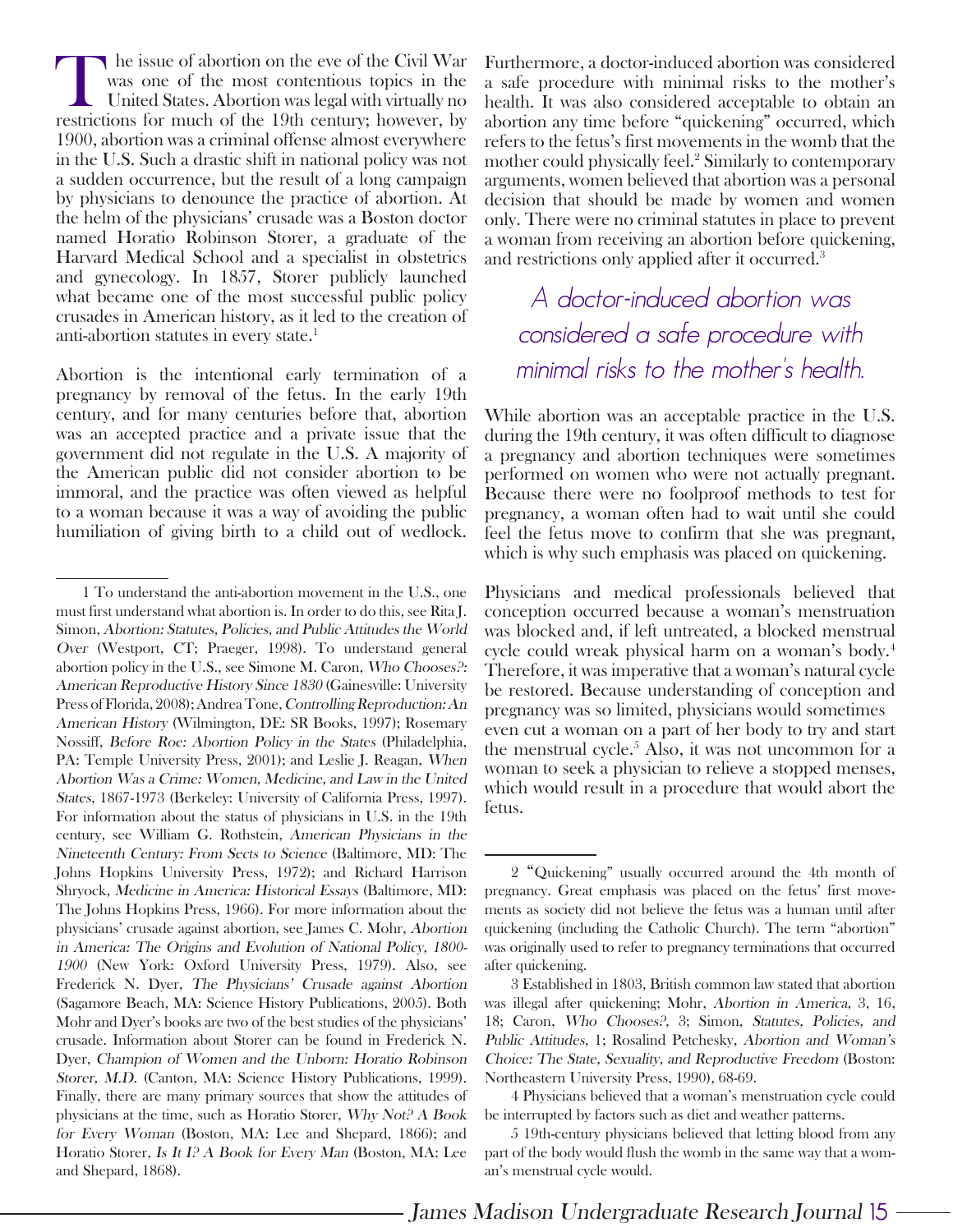Abortion was administered in several different ways in the 19th century. Many women used home remedies that were passed down from generation to generation. These remedies included the consumption of plants such as aloe, black hellebore, indigo, turpentine, and mistletoe—many of which, while effective, also severely compromised the health of the mother. In fact, there were many available books that listed plants and natural remedies that would facilitate an abortion. Furthermore, pharmacies throughout the country sold over-the-counter drugs that induced an abortion and restored a woman's menstrual cycle. The prevalence of abortion-related material throughout society reflects women's increased implementation of the practice. Another procedure often performed by a physician, or sometimes even the mother herself, included sticking a probe into the uterus. This procedure would tear the uterine sack containing the fetus, resulting in an abortion. $6$ 

## Abortion rates rose by nearly 300 percent from the early 19th century to the second half of the 19th century.

As a result of the limited restrictions and easy access to abortion, the birth rate in the U.S. plummeted from about seven children per woman to about four during the 19th century. Abortion rates in the U.S. were on the rise and the abortion industry was booming. Abortion rates rose by nearly 300 percent from the early 19th century to the second half of the 19th century. By the 1840s, abortion was no longer taboo to discuss; rather, it was an acknowledged social reality. In fact, it was not uncommon to see an advertisement for abortion-related products in newspapers, which show that there was a thriving market for abortions and that many women accepted this practice. Early in the century, usually only poor, single mothers sought abortions; however, white, middle-class, and Protestant women were now seeking abortions. In fact, by the second half of the 19th century, about 67 percent of women seeking abortions were married—something that upset the more conservative, traditionalist groups.7

In an indirect response to the spike in abortions, $\delta$ the first legislation regulating the practice was passed beginning in 1821 in Connecticut. This law prohibited a woman from taking any poisons or toxins with the intent to miscarry after the woman was quick with child—the punishment for the offense being life imprisonment. This legislation was significant because it was the first criminal statute that explicitly confronted the abortion issue. What previously fell under the jurisdiction of the common law was now being written into the legal system. Following Connecticut's landmark law, Missouri (1825), Illinois (1827), and New York (1828) each passed legislation that addressed abortion. The Missouri and Illinois statutes removed the quickening specification, making it illegal to ingest poisons to abort a fetus at any time during the pregnancy. Overall, early legislation was more geared towards poison control than the antiabortion issue itself, and the practice of abortion was left relatively unaffected. However, this legislation served as a foundation upon which American physicians would build their anti-abortion crusade.<sup>9</sup>

Physicians in the U.S. during the 19th century were not held in high esteem, and they looked to professionalize the practice of medicine. The medical profession was unreliable, and physicians had a difficult time treating even simple ailments. In fact, newspapers commonly denounced and insulted the medical profession. For example, the Reporter announced that the entire medical guild was "a stupendous humbug."10 Furthermore, in the 1850s, the editor of the Cincinnati Medical Observer explained that "It has become fashionable to speak of the medical profession as a body of jealous, quarrelsome men, whose chief delight is in the annoyance and ridicule of each other."11 This description of the medical field by someone involved in medicine showed the true disastrous nature of the profession. There were few medical schools established during this time, and no regulations existed that required physicians to attend medical school in order to practice.12 While the state of medicine in the 19th century was in disarray, there were select physicians who attended the nation's reputable medical schools and were committed to practicing sound, scientific medicine. These physicians wanted to professionalize medicine, to establish standards for the

<sup>6</sup> Janet Farrell Brodie, Contraception and Abortion in Nineteenth-Century America (Ithaca, NY: Cornell University Press, 1994), 42, 70-71; Caron, Who Chooses?, 16; Reagan, When Abortion Was, 8-9.

<sup>7</sup> Caron, Who Chooses?, 14-16; Joanna N. Lahey, "Birthing a Nation: The Effect of Fertility Control Access on Nineteenth-Century Demographic Transition," Journal of Economic History 74, no. 2 (June 2014): 482, 486; Tone, Controlling Reproduction, 80; Mohr, Abortion in America, 46-47.

<sup>8</sup> Abortion was still not viewed as a social evil by the American public early in the nineteenth century, but some legislation appeared during this time period that targeted the practice of abortion.

<sup>9</sup> Mohr, Abortion in America, 20-21, 25-26; Reagan, When Abortion, 10.

<sup>10</sup> Found in Shyrock, Medicine in America, 151.

<sup>11</sup> Found in Shyrock, Medicine in America, 151.

<sup>12</sup> The medical schools of the time were not administered as they are today where an applicant must meet certain standards in order to be admitted. They were often run as private, profit-focused businesses wih. Few applicants were turned away because the doctor who would teach the students did not want to lose any money.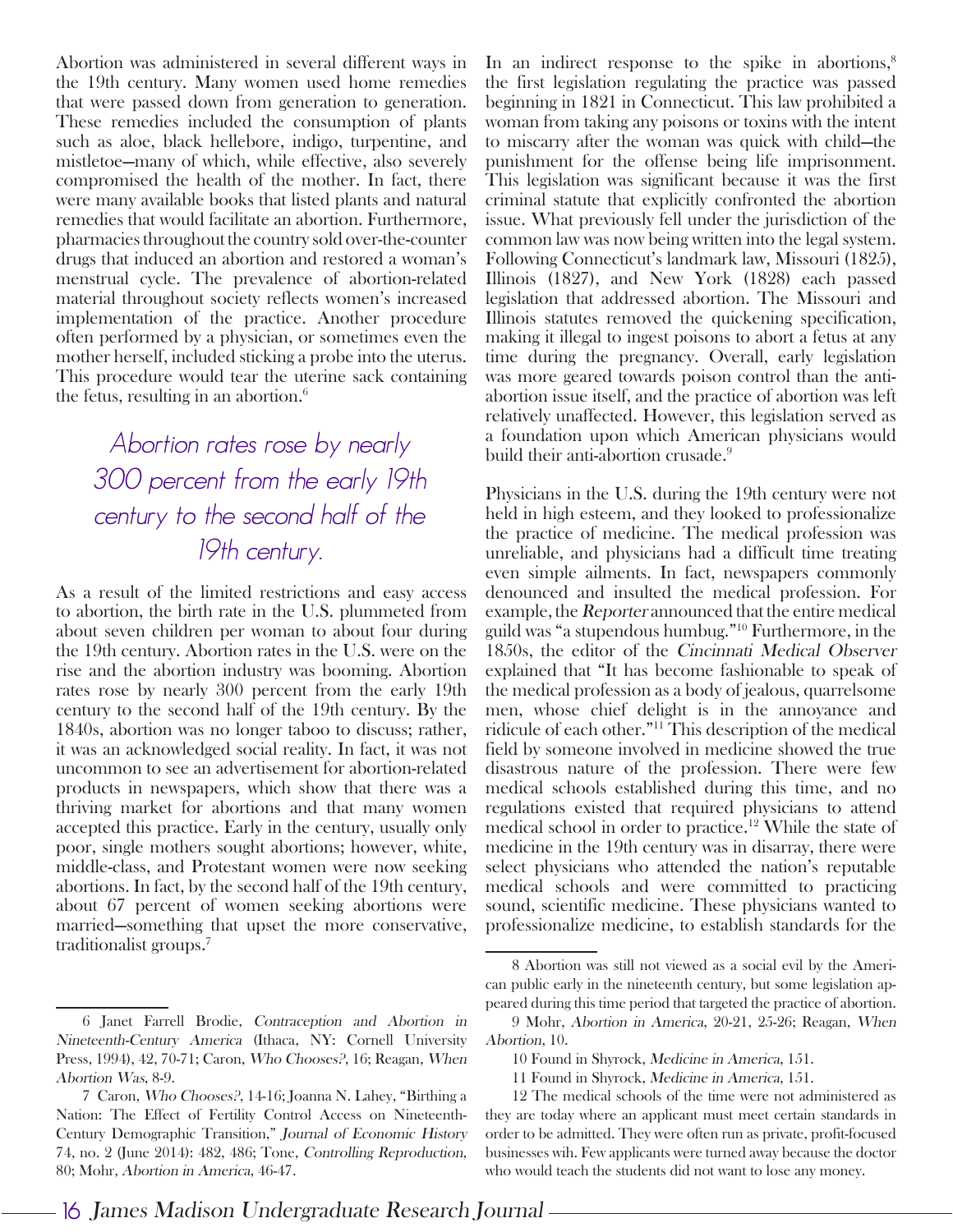practice, and to denounce the amateurs who dominated the field. In an effort to do so, the American Medical Association (AMA) was founded in 1847.13

These physicians wanted to professionalize medicine, to establish standards for the practice, and to denounce the amateurs who dominated the field.

The AMA was formed as a way for physicians to set nationwide standards and to recognize those physicians who practiced medicine correctly, for the benefit of the American public. One of the AMA's earliest missions was to criminalize abortion. Many AMA-recognized physicians did not perform abortions because they believed it violated the Hippocratic Oath, $^{14}$  and as a result, women looked elsewhere for the procedure.15 In effect, by not performing abortions, physicians forced their patients to seek the procedure from amateurs or the medically untrained. Therefore, AMA physicians believed that they could gain more control over the practice if abortion was outlawed altogether. This notion caused many problems amongst physicians, and Dr. Evan Rush attributed "the whole odium of the hostility of physicians" to "their competition for business and money."16 Many physicians wanted to end this strife and believed that ending abortion would help achieve this goal.17

Physicians wanted to outlaw abortion for several reasons, but the driving force behind their campaign was a sincere belief that abortion was an inherently immoral practice. Because there was no way to prove exactly at what point life began, physicians assumed that life began at conception. Therefore, physicians thought that aborting a fetus in the womb at any point of pregnancy was nothing short of murder. Also, abortion was explicitly forbidden in the Hippocratic Oath, and physicians viewed it as a direct violation of ethics. Furthermore, physicians wanted more respect for their practice, and

they believed that if they portrayed abortion as a social evil, the practice of medicine would be viewed as a just and moral profession.18

At the head of the crusade to criminalize abortion was Dr. Horatio Robinson Storer. A graduate of Harvard Medical School, one of the few prestigious medical schools in the country, Storer followed in his father's footsteps as a specialist in gynecology and obstetrics. He quickly rose in the medical profession and made a name for himself as an expert in reproductive health. His father was also a well-respected physician, and as a result of heritage and education, Storer became associated with excellence. By the end of the 19th century, Storer would become one of the most recognizable names in the country. Through public forums, popular literature, and publications, Storer revolutionized the medical profession.19

## Horatio Robinson Storer became the undisputed leader in the effort to criminalize abortion.

Horatio Robinson Storer became the undisputed leader in the effort to criminalize abortion. Earlier physicians such as Hugh L. Hodge and Storer's father, David Humphreys Storer, were influential. The elder Storer was chosen to speak to the Massachusetts Medical Society in 1851, and he criticized abortion in the medical practice. His 1855 introductory lecture at Harvard College also deeply influenced his son. In his Harvard address, D. H. Storer explicitly stated with regard to abortion laws that "Reason should be dealt with; moral suasion should be used, and no one can exert a greater influence than the physician."20 The fact that Storer, a respected physician and expert in gynecology, believed physicians could single-handedly change abortion laws in the U.S. helped make the possibility of a physicians' crusade a reality. Another prominent physician Hugh L. Hodge wrote an essay on criminal abortion in 1854 that explained abortion was a "crime against the natural feelings of man—against the welfare and safety of females—against the peace and prosperity of society."21

Horatio Storer took the developing anti-abortion sentiments within the medical field and united them

<sup>13</sup> Mohr, Abortion in America, 32-34; Brodie, Contraception and Abortion, 269; Rothstein, American Physicians, 18-21.

<sup>14</sup> The Hippocratic Oath is an oath that all doctors take before they start practicing medicine. While the specifics of the oath itself have evolved, the 19th century oath included a provision that forbade a physician to abort the fetus of a pregnant woman through the use of medicines.

<sup>15</sup> Women would seek abortions from mal-practicing physicians and rely on home remedies.

<sup>16</sup> Shryock, Medicine in America, 157.

<sup>17</sup> Brodie, Contraception and Abortion, 269-270; Mohr, Abortion in America, 34-38.

<sup>18</sup> Mohr, Abortion in America, 163-168.

<sup>19</sup> Mohr, Abortion in America, 148-149; Dyer, Champion of Women, 43.

<sup>20</sup> Found in Dyer, Champion of Women, 83-84 (my emphasis).

<sup>21</sup> Hugh L. Hodge, On Criminal Abortion: A Lecture Introductory to the Course on Obstetrics, and Diseases of Women and Children (Philadelphia, PA: T.K. and P.G. Collins Printers, 1854), 15.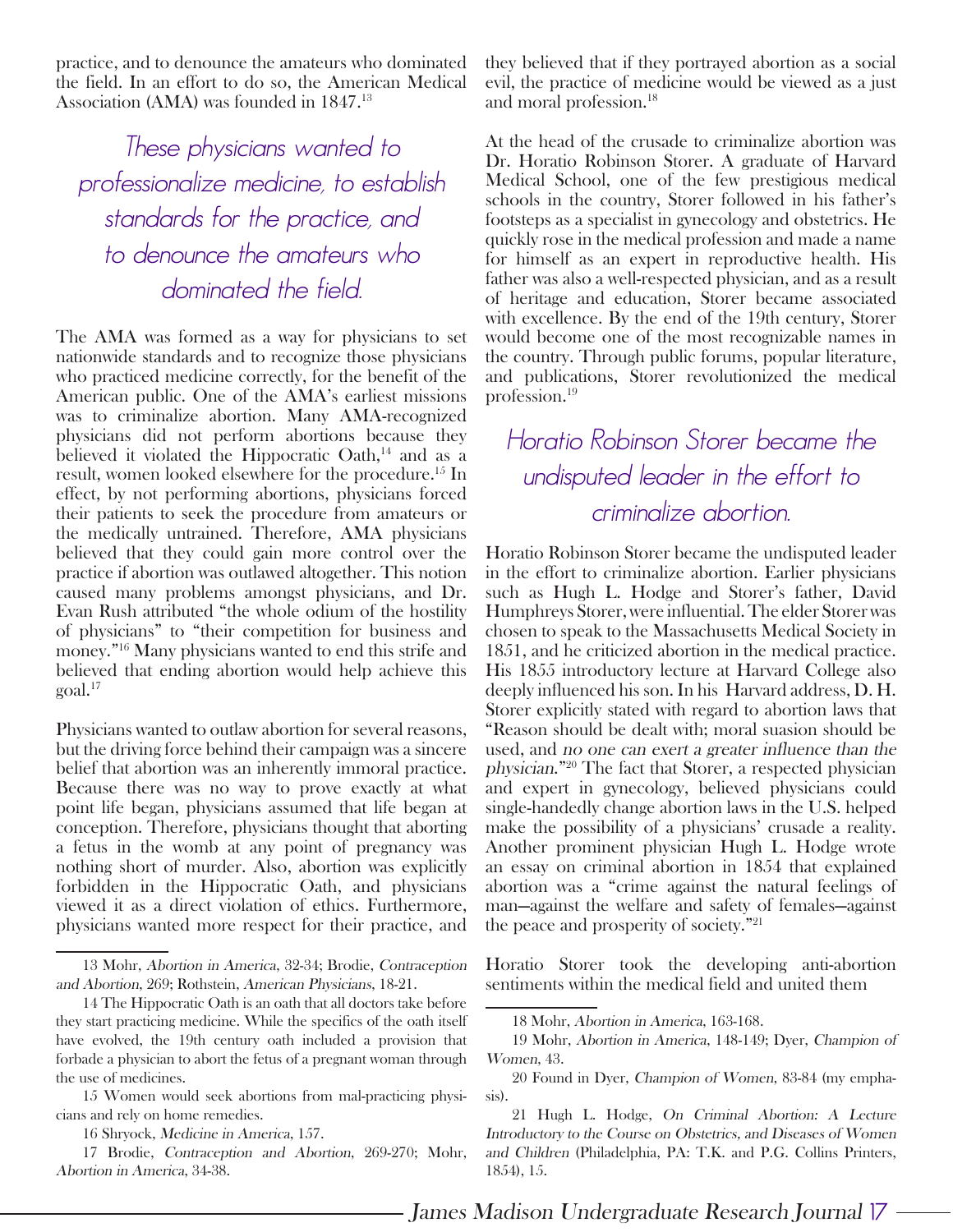under one cause.<sup>22</sup> As Storer began his campaign, the most important aspect was the issue of morality. Raised as a Utilitarian by his family, Storer converted to Episcopalianism in 1869 and later to Catholicism in the 1880s. Throughout his life, Storer was an active member of his church and was even named a trustee of his parish, St. Joseph's. His deep religious roots were a driving factor in his belief that abortion was inherently immoral. In fact, he converted to Catholicism in the 1880s due to the Church's strict stance against abortion.<sup>23</sup> He, and other physicians, decried abortion from a moral standpoint in an effort to make the medical profession more respectable and professional, which was their primary concern. Storer's first step in initiating the physicians' crusade was to write doctors across the nation in 1857, inquiring about abortion statutes in their state. Responding to Storer's request, C. W. LeBoutillier, a doctor from Minnesota, explained:

> The practice of producing abortion is frequently resorted to in our vicinity, and it is not un-frequent for married women of high social position to apply for medicines which will produce an abortion and I regret to say that Regular physicians have in many instances assisted in these damnable practices. The law as it stands is to us worthless, and unless it is amended, the evil will not soon cease.<sup>24</sup>

LeBoutillier's response outlining the unenforceable laws against abortion motivated Storer to lead a campaign to restore morality to the medical profession—something Storer thought would be missing as long as abortion was an accepted practice.

Furthermore, physicians such as Dr. J. Berrien Lindsley of Nashville and former AMA president Dr. Charles Pope, in their letters responding to Storer's request, encouraged Storer to present his anti-abortion message to the American Medical Association. Responses such as these motivated Storer to pursue his mission to criminalize abortion and showed him that he had a strong national backing. In fact, Dr. Thomas Blatchford of New York was so enthusiastic about Storer's campaign that he wrote him: "I am glad, right glad, you have got hold of the subject of criminal abortion—a crime which 40 years ago, when I was a young practitioner, was of rare and secret occurrence has become frequent and bold."25 While corresponding with many physicians across a vast area, Storer only solicited such assistance

from doctors who were already committed to the antiabortion movement.26

After building a base of support from important physicians across the country through the mail, Storer decided to bring his anti-abortion campaign to the public. On 28 February 1857, Storer gave a long presentation on the topic of criminal abortion to the Suffolk District Medical Society in Boston, Massachusetts using the information that he gathered through his correspondence. Referencing his father's address in 1855, Storer called upon the society "to take such steps as would alike further ensure the innocence in this matter of all its members" and "show to the community the sincere abhorrence with which they viewed the crime [of abortion]."27 By lobbying such an influential medical society to criticize the practice of abortion publicly, Storer showed his desire to unite the medical profession in opposition of abortion, which would further professionalize the industry.

Dr. Thomas Blatchford of New York was so enthusiastic about Storer's campaign that he wrote him: "I'm glad, right glad, you have got hold of the subject of criminal abortion."

In addition to criticizing abortion as a practice, Storer also suggested to the Suffolk Medical Society that a committee be formed to "consider whether any further legislation is necessary in this Commonwealth, on the subject of criminal abortion" and to report any "such other means as may seem necessary for the suppression of this abominable, unnatural, and yet common crime." His suggestion would remove the practice of abortion from the hands of incompetent, amateur physicians. Then, such a report would be "recommended to the Massachusetts Medical Society as a basis for its further action." Storer wanted to further professionalize medicine, as a report to the most powerful medical society in the state would send a strong message that physicians everywhere were united in their efforts to fight abortion.<sup>28</sup>

The Suffolk District Medical Society (SDMS) accepted Storer's submissions and designated him to head the committee that would suggest legislation. Storer and his

<sup>22</sup> Unlike late 20th-century activists, Storer's focus was not on the fetus or the notion that the fetus had any rights—his sole focus was on the health of the mother.

<sup>23</sup> Dyer, Champion of Women, 138-139.

<sup>24</sup> C. W. LeBoutillier, "Letter to Horatio Robinson Storer," Letters to Horatio Storer (28 March 1857).

<sup>25</sup> Thomas W. Blatchford, "Letter to Horatio Robinson Storer," Letters to Horatio Storer (23 March 1857).

<sup>26</sup> Charles A. Pope, "Letter to Horatio Robinson Storer," Letters to Horatio Storer (24 March 1857); J. Berrien Lindsley, "Letter to Horatio Robinson Storer," Letters to Horatio Storer (4 July 1857); Dyer, Physicians' Crusade, 32.

<sup>27</sup> Horatio R. Storer, "Criminal Abortion," Boston Medical and Surgical Journal 56, no. 14 (May 7, 1857): 283. 28 Storer, "Criminal Abortion," 282-283.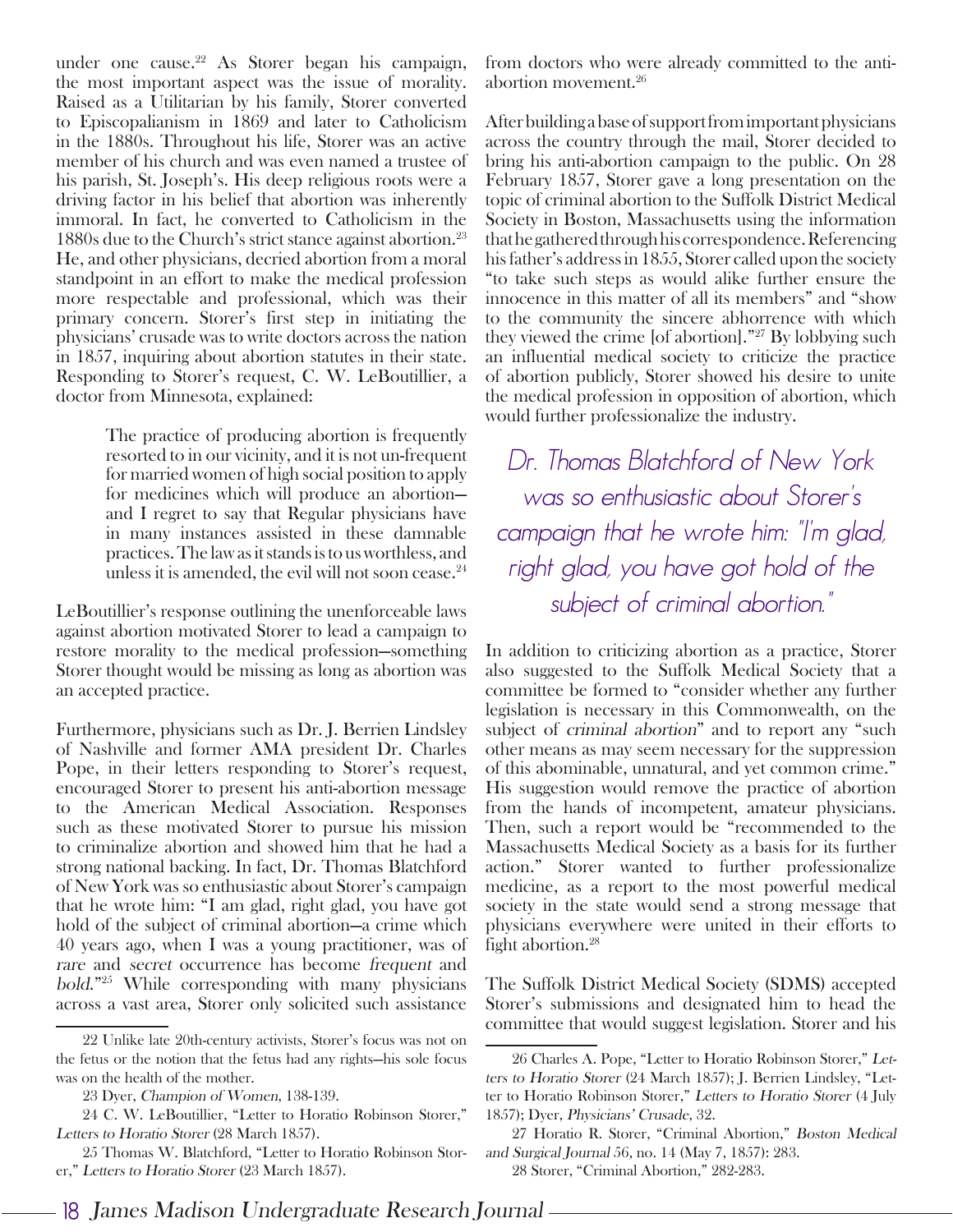committee of three members delivered their report to the SDMS on April 25, 1857. The report addressed the fact that criminal abortion was not punishable by law and had "found public and unblushing defenders, who have so blunted the moral and religious sense of the people, that many respectable women do not hesitate to avow their belief that abortion is no crime."29 Storer criticized abortion from a moral standpoint and argued that those who support abortion corrupted the values of Americans. Physicians, then, according to Storer were moral and upright people.

Because of the printing wars between the major medical journals, the anti-abortion crusade gained credibility as more and more people sided with Storer.

While many physicians across the country were fully devoted to Storer's movement, the support was not universal. Medical journals such as the Boston Medical and Surgical Journal published articles that criticized Storer's actions with the SDMS committee. In fact, Charles Edward Buckingham, a physician, complained that Storer's committee report "seems to have thrown out of consideration the life of the mother" and that the "Committee will fail to convince the public that abortion in the early months is a crime."30 Surprisingly, as a result of this small amount of protest to Storer's campaign, many large, respected journals such as the New Hampshire Journal of Medicine<sup>31</sup> and the Medical and Surgical Reporter<sup>32</sup> of New Jersey condemned the protestors and publicly endorsed Storer's efforts. Because of the printing wars between the major medical journals, the anti-abortion crusade gained credibility as more and more people sided with Storer. In fact, after it was chastised for publishing the criticism of Storer, the Boston Medical and Surgical Journal recanted its statements and came out in support of him.<sup>33</sup> After these events, what began as a small movement had now grown into a formidable force for change. Storer emerged from

this opposition stronger than before and showed that he was more than capable of leading the physicians' crusade against abortion.<sup>34</sup>

Up to this point, Storer was only well known in the Northeastern states; however, in 1858 he decided to try to expand his crusade nationally. With the support of Dr. Samuel D. Gross, the leading surgeon of the era and editor of the North-American Medico-Chirurgical Review, Storer wrote a series of articles about obstetric jurisprudence.<sup>35</sup> Storer used a moral argument as reason to outlaw abortion when he observed: "if abortion be ever a crime, it is, of necessity, even in isolated cases, one of no small interest to moralist, jurist, and physician." Here he makes a blatant connection comparing physicians to moralists in an effort to depict physicians as justly fighting a moral war against abortion. Furthermore, Storer depicted the physician as a protective figure when he explained that "medical men are the physical guardians of women and their offspring" and it is their duty to fulfill this role. Once again, Storer took the moralistic perspective in an effort to depict physicians as principled in order to bring credibility to the practice.<sup>36</sup>

As another example of his widening national campaign, Storer prepared a report for the national meeting of the AMA in Louisville, Kentucky in 1859. Storer's objective was to convince the AMA to take a public stand against abortion. While Storer's popularity was growing, only medical journals and small medical organizations such as the SDMS had come out in support of the anti-abortion crusade. However, if the AMA, the official national organization for recognized practicing physicians, supported Storer, his campaign would grow exponentially. Storer asked the AMA "publicly to enter an earnest and solemn protest against [the] unwarrantable destruction of human life." Once they completed this request, the AMA would be tasked with encouraging "the several legislative assemblies of the Union" to change their abortion laws. By soliciting the support of the AMA, Storer tried to expand his mission of criminalizing abortion.37

The report stated several reasons for the country's generally degrading morals, such as the false importance that was placed on quickening.<sup>38</sup> Also, Storer chastised

34 Dyer, The Physicians' Crusade, 40-45.

35 Obstetric jurisprudence refers to the legal issues surrounding abortion and reproductive rights.

36 Horatio R. Storer, "Contributions to Obstetric Jurisprudence: Criminal Abortion," North-American Medico-Chirurgical Review 3 (January 1859): 64, 66.

37 "Minutes of the 12th Annual Meeting of the AMA," Transactions of the American Medical Association 12 (May 1859): 27.

38 Storer believed that life began at conception, not at the first perceivable movements by the fetus. He thought the emphasis on quickening caused more confusion than anything else.

James Madison Undergraduate Research Journal **19**

<sup>29</sup> Horatio R. Storer, "Criminal Abortions," American Medical Gazette and Journal of Health 8, no. 7 (July 1857): 391.

<sup>30</sup> Charles Edward Buckingham, "Report upon Criminal Abortions," Boston Medical and Surgical Journal 56, no. 17 (May 28, 1857): 346.

<sup>31</sup> New Hampshire Journal of Medicine 7, no. 7 (July 1857): 216.

<sup>32 &</sup>quot;Criminal Abortion," The Medical and Surgical Reporter 10, no. 4 (April 1857): 207.

<sup>33 &</sup>quot;The Report of the Committee upon Criminal Abortion," Boston Medical and Surgical Journal 56, no. 19 (June 11, 1857): 386-387.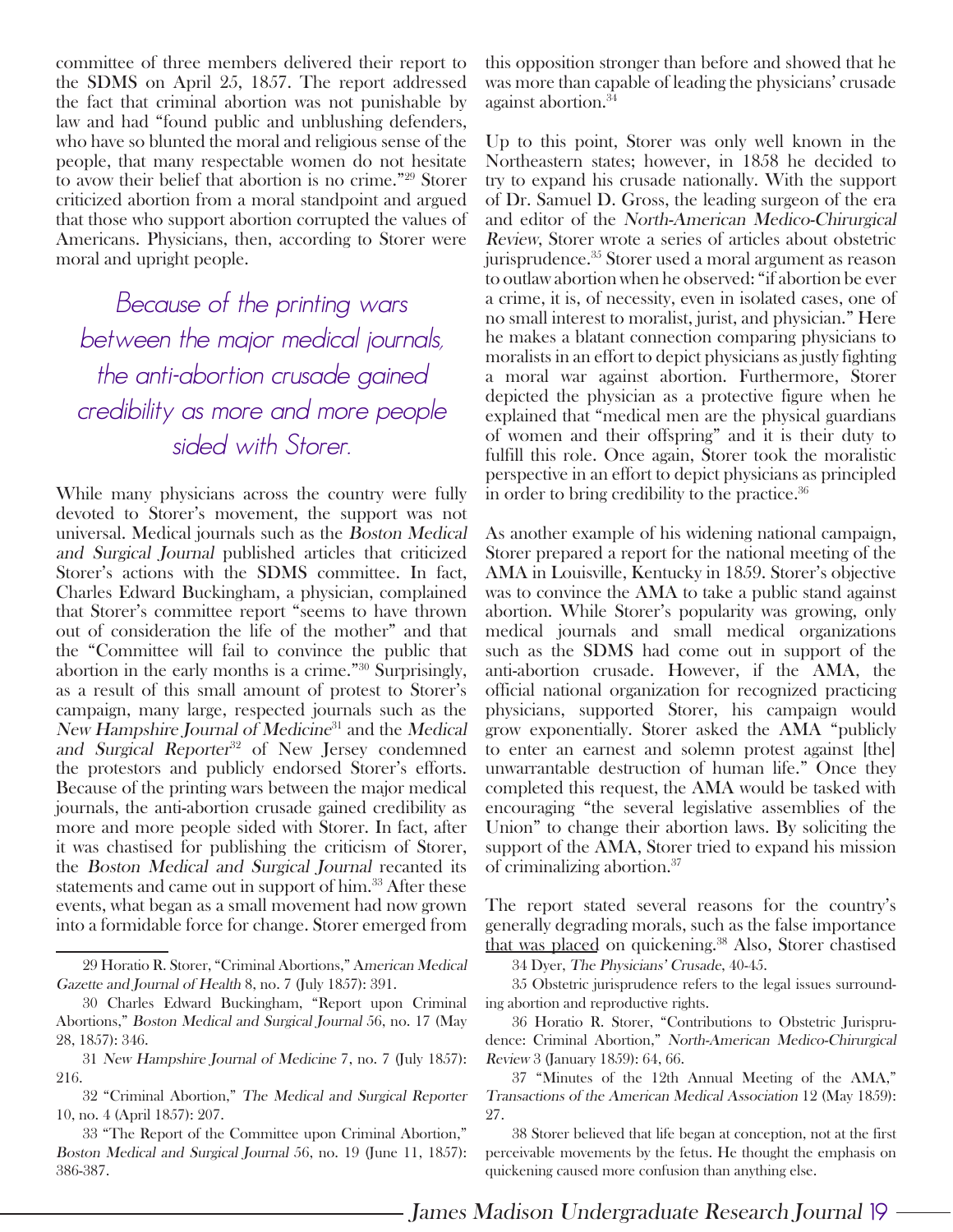those within the medical profession who condoned abortion stating that physicians "themselves are frequently supposed careless of foetal life." He challenged physicians to break the stereotype that those in the medical field were cold-hearted, immoral people. Also, he separated physicians who support and physicians who do not support abortion (putting the anti-abortion group in more respectable light), which created a clear distinction between the two camps. By making a moral plea to physicians, Storer asked the medical community "by every bond we hold sacred, by our reverence for the fathers in medicine, by our love for our race, and by our responsibility as accountable beings, to see these errors removed and their grievous results abated." Storer portrayed the current generation of physicians as moral crusaders whose duty it was as citizens to rid the world of the corrupt and evil abortion laws put in place by earlier generations.39

Storer portrayed the current generation of physicians as moral crusaders whose duty it was as citizens to rid the world of the corrupt and evil abortion laws put in <sup>p</sup>lace by earlier generations.

Storer's proposals were unanimously adopted by the AMA committee and highly praised by all. Dr. Thomas W. Blatchford, writing to Storer, excitedly commented that "I cannot tell you the number of Gentlemen who have spoken to me about your Report since I read it nor can I begin to tell you the high encomiums, bestowed upon it without a single drawback." This acceptance of the anti-abortion movement by the official national organization of physicians was a huge victory for Storer and further brought his works to the national stage. Also included in Dr. Blatchford's letter was a reference to Storer's moral strategy, which indicated that their "labors are appreciated by our brethren when those labors have been bestowed in the cause of humanity is a precious cordial for one's soul in this old and thankless world." This remark further illustrates the strong moral based argument that the anti-abortion crusaders were using to make physicians appear to be compassionate individuals.40

Around the same time that he delivered his report to the AMA, Storer published several articles on criminal abortion in which he focused on the individuals involved in the process.41 Whereas Storer's goal was to portray physicians as moral, upright people, in these articles he wanted to portray those involved as wicked and hedonistic. In a scathing description of the women who procured abortions, Storer observed:

> It has been said that misery loves companionship: this is nowhere more manifest than in the histories of criminal abortion. In more than one instance, from my own experience, has a lady of acknowledged respectability, who had herself suffered abortion, induced it upon several of her friends, thus perhaps endeavoring to persuade an uneasy conscience, that, by making an act common, it becomes right. Such ladies boast to each other of the impunity with which they have aborted, as they do of their expenditures, of their dress, of their success in society. There is a fashion in this, as in all other female customs, good and bad. The wretch whose account with the Almighty is heaviest with guilt, too often becomes a heroine.42

Storer depicted women who received abortions almost as temptresses, slowly corrupting society around them in an effort to justify their own actions. By drawing this comparison, Storer made the physician appear to be the savior of humanity by ending the practice of abortion. Storer then stated "Under these circumstances, therefore, it becomes the medical profession to look to [ending abortion], lest the whole guilt of this crime rest upon themselves." The physicians were at the helm of the anti-abortion crusade, and it was their responsibility to bring credibility to the practice.43

Now that the majority of the medical profession supported Storer and his anti-abortion crusade, it was time to begin focusing on convincing the general American public of the evils of abortion. In 1864, The Boston Medical and Surgical Journal published an editorial that called for a propaganda campaign against abortion, explaining that "Society needs a thorough awakening upon this subject" of abortion and it should be "taught in every school book of physiology, and every public print should reiterate" that life begins at conception. Physicians were ready to take their arguments to the American public, and Storer was ready to lead the charge.44

<sup>39</sup> Horatio R. Storer, "Report on Criminal Abortion," The Transactions of the American Medical Association 12 (May 1859): 75, 77.

<sup>40</sup> Thomas W. Blatchford, "Letter to Horatio Robinson Storer," Letters to Horatio Storer (5 May 1859).

<sup>41</sup> i.e., the mother, father, physician, midwife, nurse, etc.

<sup>42</sup> Horatio R. Storer, "Contributions to Obstetric Jurisprudence: Its Perpetrators," North-American Medico-Chirurgical Review 3 (July 1859): 466.

<sup>43</sup> Horatio R. Storer, "Contributions to Obstetric Jurisprudence: The Duty of the Profession," North-American Medico-Chirurgical Review 3 (November 1859): 1039.

<sup>44 &</sup>quot;Infanticide," Boston Medical and Surgical Journal 71, no. 3 (August 18, 1864): 66-67.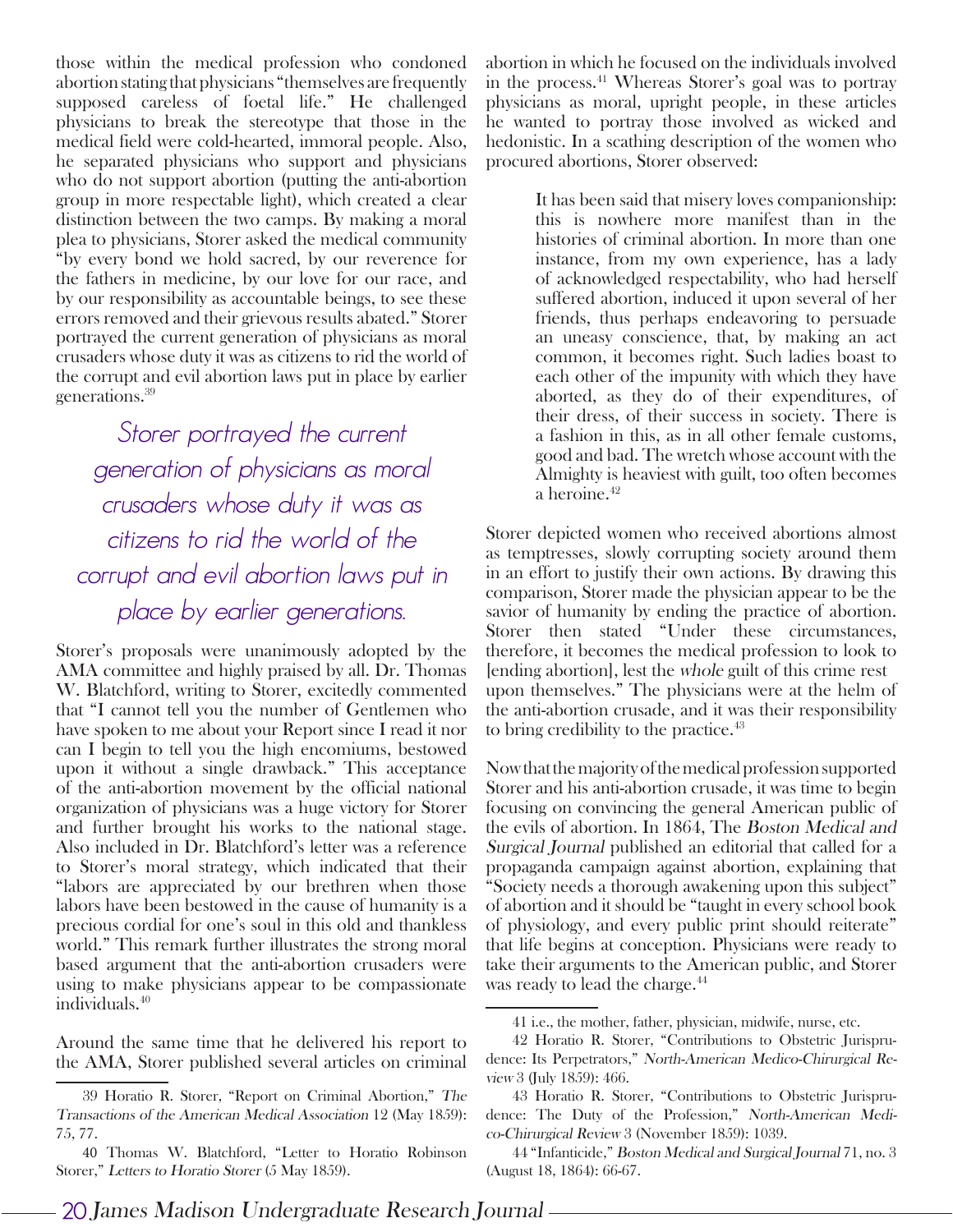In response to this editorial that was popular amongst medical professionals, the AMA decided to "offer a premium for the best short and comprehensive tract calculated for circulation among females, and designed to enlighten them upon the criminality and physical evils of forced abortion."45 This offer was significant because by rewarding physicians to write material for the general public about the evils of abortion, the AMA sparked a propaganda campaign. At the annual AMA meeting in Boston in 1865, the Committee of Prize  $Essays^{46}$ announced that Horatio Storer won the award with his essay, "The Criminality and Physical Evils of Forced Abortion," which was later published by the AMA in book form entitled Why Not? A Book for Every Woman. 47

Throughout his prize-winning essay, it was evident that Storer wanted to improve the image of the medical profession. For example, when discussing physicians who wanted to provide abortions to patients, Storer argued that "the law should offer him its protecting shield, saving him even from himself, and helping him to see that the fee for an unnecessarily induced or allowed abortion is in reality the price of blood."48 Storer took the focus off the physician and put more blame on the law for allowing abortions to occur. Up to this point, Storer had painted abortion as an astronomical evil, but he did not want the reputation of physicians to be diminished because of this campaign. Therefore, he offered the public a scapegoat—the law—in an effort to prevent the destruction of the status of physicians. And to further emphasize the position of the profession, Storer explained that "Physicians have now arrived at the unanimous opinion that the foetus in utero is alive from the very moment of conception."49 Storer's resounding rhetoric was not an actual reflection of the position of the entire medical profession, but an effort to unite physicians.

Furthermore, in "The Criminality and Physical Evils of Forced Abortion," Storer portrayed physicians as noble trailblazers for justice. Fed up with the outstanding silence on the issue of abortion for the previous century, Storer explained that it was time for physicians "to strip down the veil" and that "the physician needs courage as well as the patient, and may well overflow with regretful

sympathy."50 Here Storer depicted the medical profession as heroically revealing the truth about abortion to the public, while at the same time being a compassionate profession.

After publishing Why Not? A Book for Every Woman in 1866 to great public acclaim, Storer wrote a book on abortion addressed to men.<sup>51</sup> Because he had already addressed women in his prize winning essay, Storer

Storer depicted the medical profession as heroically revealing the truth about abortion to the public, while at the same time being a compassionate professsion.

wanted to inform men on the evils of abortion. His book, Is It I? A Book for Every Man, was published in 1867 and depicted physicians as noble crusaders. For example, while describing abortion, he explained that "a voice will go out into every corner of the land, caught up and re-echoed by all the medical men thereof, that will cause those who care either for their souls or their bodies, to pause and tremble."52 Storer believed that the physicians of the U.S. would be the voice of truth and restore morality to the country. Furthermore, Storer explained that "Indelicacy in the physician lies rather in ignoring. . .these problems, that lie beneath all social life and all domestic happiness, than in sensibly studying their phenomena, and throwing upon them the light of science."53 Once again, Storer depicted the physician as empathetic and understanding in an effort to prove to society that it was a moral profession.

After successfully informing all of the American public about the evils of abortion, Storer decided to address lawmakers by convincing them that the United States was in need of anti-abortion laws. In a book addressed to lawmakers, Criminal Abortion: Its Nature, Its Evidence, and Its Law, Storer criticised abortion from a legal standpoint. He began by explaining that physicians and lawyers were "associates working together for the common good of society." Storer compared lawyers and physicians in an effort to put the medical practice on the

<sup>45 &</sup>quot;Minutes of the 15th Annual Meeting of the AMA," Transactions of the American Medical Association 12 (June 1859): 50.

<sup>46</sup> The Committee was made up entirely of Bostonians and the head of the Committee was none other than David Humphreys Storer, Horatio's father. This combined with the fact that the meeting was held in Storer's home state of Boston led many to believe that Storer's prize winning essay was the result of internal collusion.

<sup>47</sup> Mohr, Abortion in America, 158.

<sup>48</sup> Storer, Why Not?, 26.

<sup>49</sup> Storer, Why Not?, 28.

<sup>50</sup> Storer, Why Not?, 35.

<sup>51</sup> Some believe that Storer's second book was also submitted to the AMA award committee in 1864, but his father believed his address to women would be more powerful. Therefore, his address to women won the prize and his address to men was left to be published at a later date.

<sup>52</sup> Storer, Is It I?, 58.

<sup>53</sup> Horatio R. Storer, "On Self Abuse in Women: Its Causation and Rational Treatment," The Humboldt Medical Archives 1, no. 2 (October 1867): 121.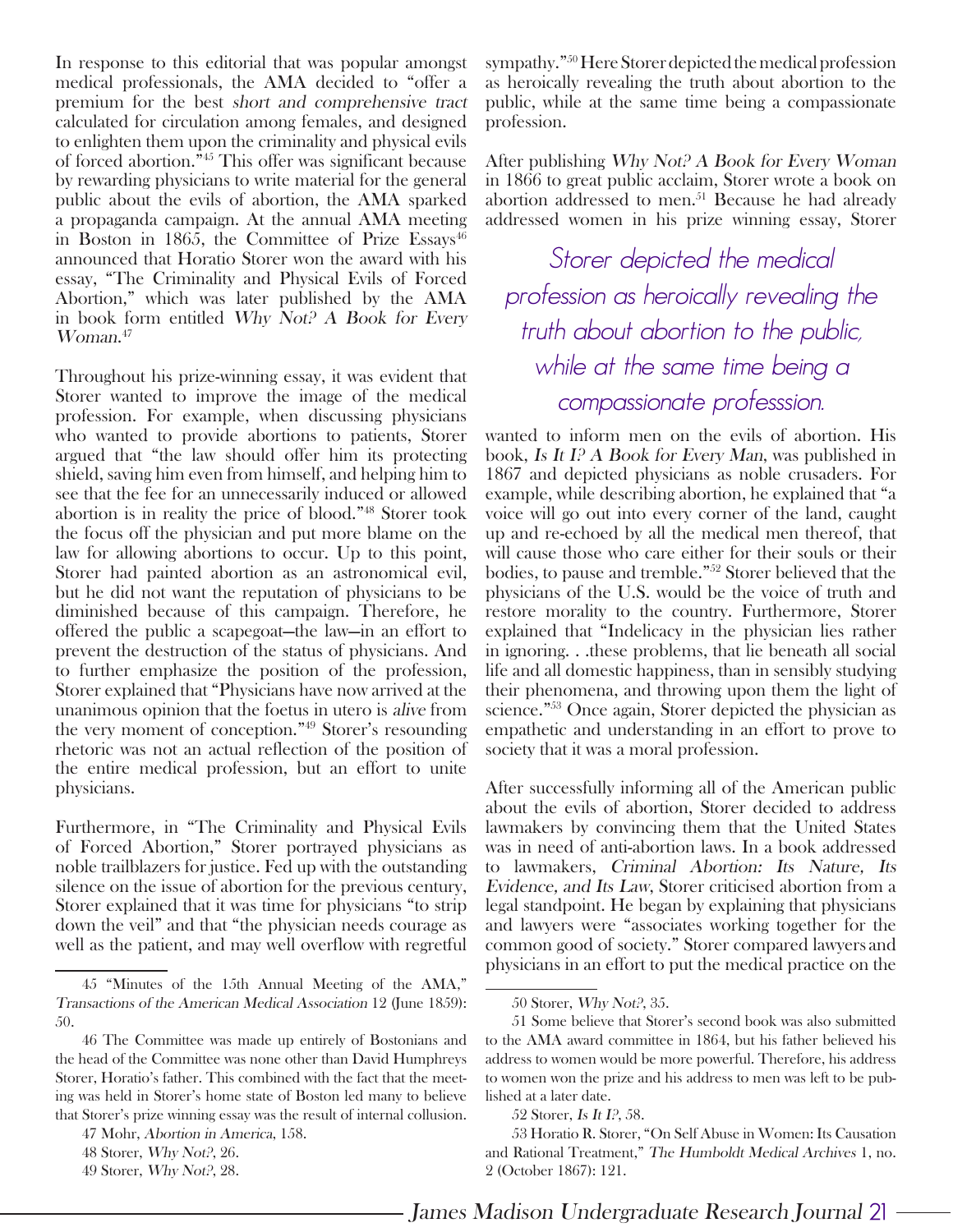same level of respectability as law.<sup>54</sup> He included statistics that showed that rates of birth in the United States were much lower than in European countries because of abortion. He used these points to show the ethical decay in society and called for widespread federal laws banning abortion to restore moral structure.<sup>55</sup>

Storer's book was one of his last published works as his health soon began to decline in the late 1860s, and by 1872 he had to leave the country to search for medical

Between 1860 and 1880, more than 40 anti-abortion statutes were written into state and territorial law codes.

treatment. Despite losing its leader, the anti-abortion crusade continued on and influenced the passing of legislation across the country. Between 1860 and 1880, more than 40 anti-abortion statutes were written into state and territorial law codes. More importantly, such statutes approved the physicians' claim that abortion during any term of pregnancy was a crime and the government had a responsibility to inhibit access to abortion.<sup>56</sup>

One of the most significant anti-abortion laws occurred in Connecticut in 1860. The state passed a statute that dismissed the quickening doctrine and made abortion a felony that was punishable by up to five years in prison and a \$1,000 fine. Also, both the woman seeking the abortion and the abortionist would be held responsible for the act, not one or the other. In addition, the Connecticut statute outlined anti-advertising clauses that resulted in fines if violated. Thus Connecticut became the first state in the Union to pass full-fledged antiabortion laws, undeniably as a result of Horatio Storer's revolutionary physicians' crusade—Connecticut passed this legislation in the same year that the AMA publicly adopted Storer's anti-abortion policy. Soon after, states across the nation -adopted laws similar to Connecticut, and by 1900, anti-abortion became national policy. While it is absolutely certain that Storer's campaign was successful in changing national policy and outlawing abortion; however, the crusade completely excluded women from the debate. The effort to criminalize abortion was created and dominated by men in the medical profession hoping to gain respect. The female perspective was all but ignored, which makes Storer's

crusade a one-sided affair.<sup>57</sup>

The success of Storer's efforts to professionalize medicine and improve the status of physicians is a little more unclear. There is no doubt that the credibility of the medical field increased substantially throughout the 19th century; however, the evidence of such improvements was not apparent until at least 1900. Also, such improvements were not a direct result of Storer's efforts to enhance the image of physicians. There were several new innovations to the medical field that drastically improved the practice of medicine in the 19th century and professionalized medicine as a result. For example, nitrous oxide (better known as laughing gas) began to be used during surgery as an anesthetic around 1847, which improved the quality of treatment during surgery. Also, Joseph Lister discovered that the use of antiseptics during operations would prevent infections, which was a groundbreaking discovery as infections during surgery was a tremendous problem in the 19th century. Furthermore, towards the end of the 19th century, medical schools began setting standards for admissions and increasing their academic curriculum to become more demanding. These are just a few of the improvements to the medical field in the 19th century that dramatically improved the reputation of physicians and the medical field as a whole. Storer's physicians' crusade was an attempt to professionalize medicine and improve the image of physicians, but it had a very limited impact in this respect compared to the innovations in medicine. Overall, Storer's efforts contributed to a gradual improvement of the medical field by advocating for women's rights and were instrumental in changing national policy. Although Storer perceived his crusade as advocating for women's rights, women saw a "decline in their power and status."58 By removing a woman's right to choose, some women felt that they lost over their bodies; this sentiment would lead to further controversy in the realm of women's rights in the future. $59$ 

<sup>54</sup> Law at this time period was a well-respected profession.

<sup>55</sup> Horatio R. Storer and Franklin F. Heard, Criminal Abortion: Its Nature, Its Evidence, and Its Law (Boston, MA: Little, Brown, and Company, 1868), v, 60.

<sup>56</sup> Mohr, Abortion in America, 159, 200-201; Petchesky, Abortion and Woman's Choice, 78-84.

<sup>57</sup> Mohr, Abortion in America, 201-202.

<sup>58</sup> Petchesky, Abortion and Woman's Choice, 68.

<sup>59</sup> Shryock, Medicine in America, 150; Rothstein, American Physicians, 250-293.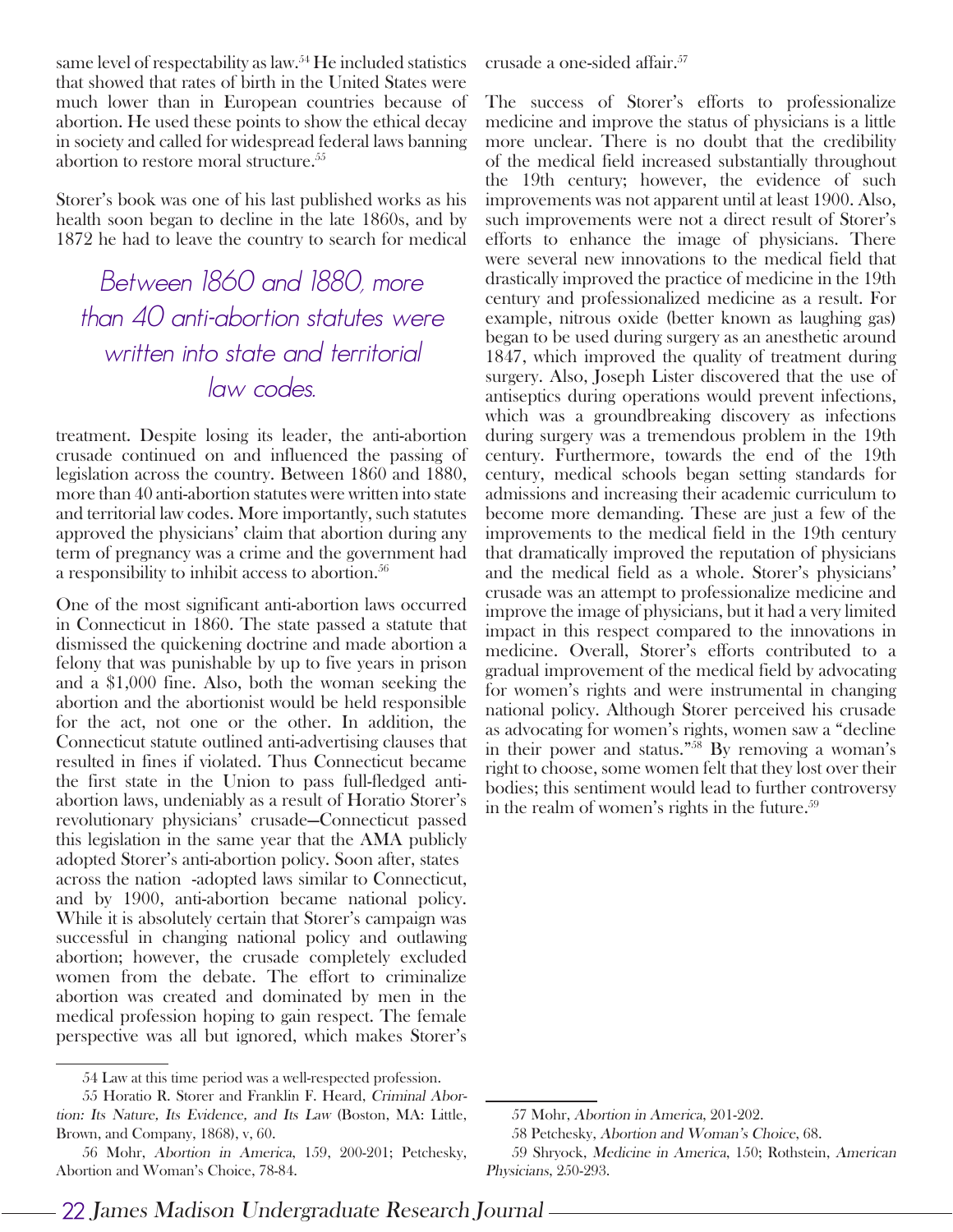# i. Primary Sources **BIBLIOGRAPHY**

Blatchford, Thomas W. "Letter to Horatio Robinson Storer March 23, 1857." Letters to Horatio Storer. Accessed September 8, 2014. http://horatiostorer.net/ Letters to.html.

Blatchford, Thomas W. "Letter to Horatio Robinson Storer May 5, 1859." Letters to Horatio Storer. Accessed September 9, 2014. http://horatiostorer.net/Letters\_ to.html.

Buckingham, Charles Edward. "The Report upon Criminal Abortion." Boston Medical and Surgical Journal 56, no. 17 (May 28, 1857): 346. Accessed October 5, 2014. http://books.google.com/s?id=1681 AQAAMAAJ&pg=PA283&lspg=PA283&dq#v=onepag e&q&f=false.

"Criminal Abortion." The Medical and Surgical Reporter 10, no. 4 (April 1857): 207. Accessed<br>September 28, 2014. http://books.google.com/ September 28, 2014. http://books.google.com/ books?id=7CvHlnhPMk&pg=PA207&lpg=PA310&dq.

Hodge, Hugh L. On Criminal Abortion: A Lecture Introductory to the Course on Obstetrics, and Diseases of Women and Children. Philadelphia, PA: T.K. and P.G. Collins Printers, 1854. Accessed September 8, 2014. http://collections.nlm.nih.gov/pdf/nlm:nlmuid-101186809-bk.

"Infanticide." Boston Medical and Surgical Journal 71, no. 3 (August 18, 1864): 66-67. Accessed November 14, 2014. http://books.google.com/books?id=78o9AQA-AMAAJ&pg=RA1-PA66&lpg=RA1-PA66&dq.

LeBoutiller, C. W. "Letter to Horatio Robinson Storer March 28, 1857." Letters to Horatio Storer. Accessed September 8, 2014. http://horatiostorer.net/Letters\_ to.html.

Lindsley, J. Berrien. "Letter to Horatio Robinson Storer July 4, 1857." Letters to Horatio Storer. Accessed September 11, 2014. http://horatiostorer.net/Letters\_to.html.

"Minutes of the 12th Annual Meeting of the AMA." The Transactions of the American Medical Association 12 (May 1859): 27. Accessed November 6, 2014. http:// books.google.com/books?id=zsACAAAAYAJ&p $g = PA27&lpg = PA27&lqdq.$ 

"Minutes of the 15th Annual Meeting of the AMA." The Transactions of the American Medical Association 15 (June 1864): 50. Accessed November 6, 2014. http:// books.google.com/books ?id=QcQCAAAAYAAJ&p $g = PA50\&$ lpg=PA50 $\&$ dq.

New Hampshire Journal of Medicine 7, no. 7 (July 1857): 216. Accessed October 4, 2014. http://books.google. com/books?id=KZ1WWA40MpYC&pg=PA216&dq.

Pope, Charles A. "Letter to Horatio Robinson Storer March 24, 1857." Letters to Horatio Storer. Accessed September 9, 2014. http://horatiostorer.net/Letters\_ to.html.

"The Report of the Committee upon Criminal Abortion." Boston Medical and Surgical Journal 56, no. 19 (June 11, 1857): 386-387. Accessed October 1, 2014. http://books.google.com/books?id=1681AQAAMAA-J&pg=PA283&lpg=PA386&dq#v=onepage&q&f=false.

Storer, Horatio R. "Contributions to Obstetric Jurisprudence: Criminal Abortion." North-American Medico-Chirurgical Review 3 (January 1859): 64-72. Accessed October 31, 2014. https://archive.org/stream/ northamericanmed31859phil#page/64/.

Storer, Horatio R. "Contributions to Obstetric Jurisprudence: Its Perpetrators." North-American Medico-Chirurgical Review 3 (July 1859): 465-470. Accessed October 31, 2014. https://archive.org/stream/ northamericanmed31859phil#page/464/.

Storer, Horatio R. "Contributions to Obstetric Jurisprudence: The Duty of the Profession." North-American Medico-Chirurgical Review 3 (November 1859): 1039-1046. Accessed October 30, 2014. https://archive. org/stream/northamericanmed31859phil#page/1038/.

Storer, Horatio R. "Criminal Abortion." Boston Medical and Surgical Journal 56, no. 14 (May 7, 1857): 282-284. Accessed October 1, 2014. http://books.google.com/ ks?id=1681AQAAMAAJ&pg=PA283&lpg=PA283&dq.

Storer, Horatio R. "Criminal Abortions." American Medical Gazette and Journal of Health 8, no. 7 (July 1857): 390-397. Accessed October 4, 2014. http://books.google.com/books?id=foVNXXRKiJsC&pg=PA391&dq.

Storer, Horatio R. Is It I? A Book for Every Man. Boston, MA: Lee and Shepard, 1868. Accessed October 27, 2014. https://archive.org/stream/ isitibookforever00stor#page/58/.

Storer, Horatio R. "On Self Abuse in Women: Its Causation and Rational Treatment." The Humboldt Medical Archives 1, no. 2 (October 1867). Accessed November 2, 2014. http://books.google.com/s?id=TZ-8BAAAAYAAJ&pg=PA121&lpg=PA1217dq.

Storer, Horatio R. "Report on Criminal Abortion." The Transactions of the American Medical Association 12 (May 1859): 75-78. Accessed November 6, 2014.

James Madison Undergraduate Research Journal **23**